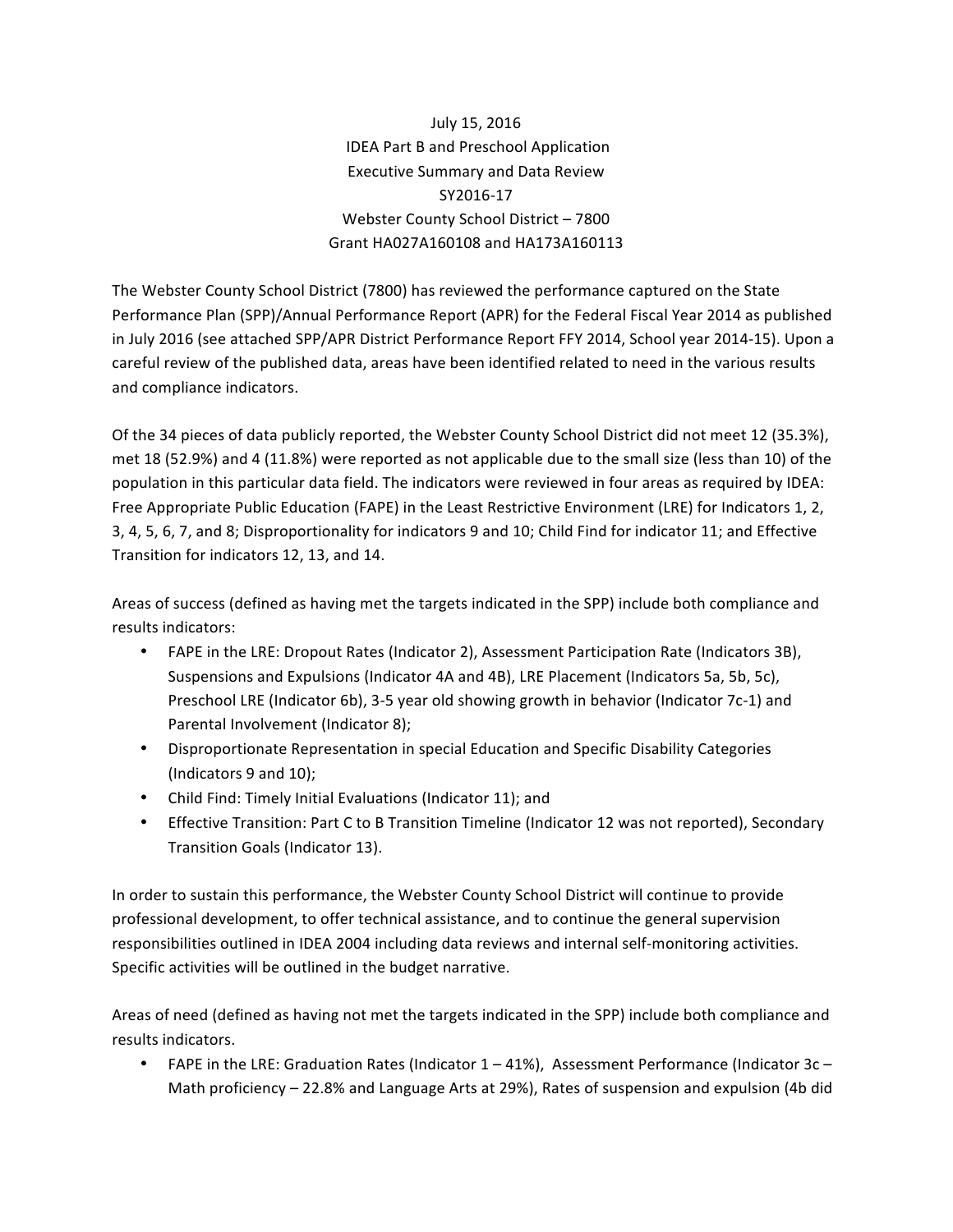not meet the goal for black students at 3.64% compared to the district at 0.48%), Percent of IEP students (3-5) served in Regular Early Childhood Program (6A 46.80851% for the district), 3-5 year olds who show improvement (Indicator 7A1 growth of social emotional skills 0 reported and 7a-2 age level language/communication skills 50%; 7B-1 acquisition and use of knowledge and skills increased growth 50%; 7B-2Acquisition and use of knowledge and skills functioning within age expectations 50%; 7 c-2 age level in behavior 50%)

• Effective Transition: Post School Outcomes (Indicator  $14a -$  higher education 22.222%,  $14b$ enrolled in higher education or competitively employed within one year of leaving high school at 44.4% and 14-c Positively Engaged 77.77%)

To address the above results indicators, the Webster County School District will be conducting professional development, partnering with the Department of Rehabilitation Services (DRS) and local businesses to improve transition and post graduation outcomes; and working closely with building level principals and the curriculum coordinator on early childhood literacy (including LETRS training, literacy coaches and interventions) and curriculum development.

•

The Webster County School District will work closely with teachers and offer targeted technical assistance to the special education teachers and general education teachers in the areas of reading and transition. Targeting these three (3) indicators will necessitate collaboration between all general education administrators and special education administrators to identify evidenced based strategies to improve the overall quality of the education of students with disabilities. Possible improvement strategies include joint trainings for teachers: intervention strategies in reading including LETRS implementation and transition plans. Addressing these three (3) indicators will also be evidenced in the budget narrative.

By focusing district efforts and fiscal resources (both state and federal) on these improvement strategies, the Webster County School District plans to see improvement in the quality of education provided to students with disabilities as will be indicated in student outcomes for assessment and transition as reported for the 2016-17 school year.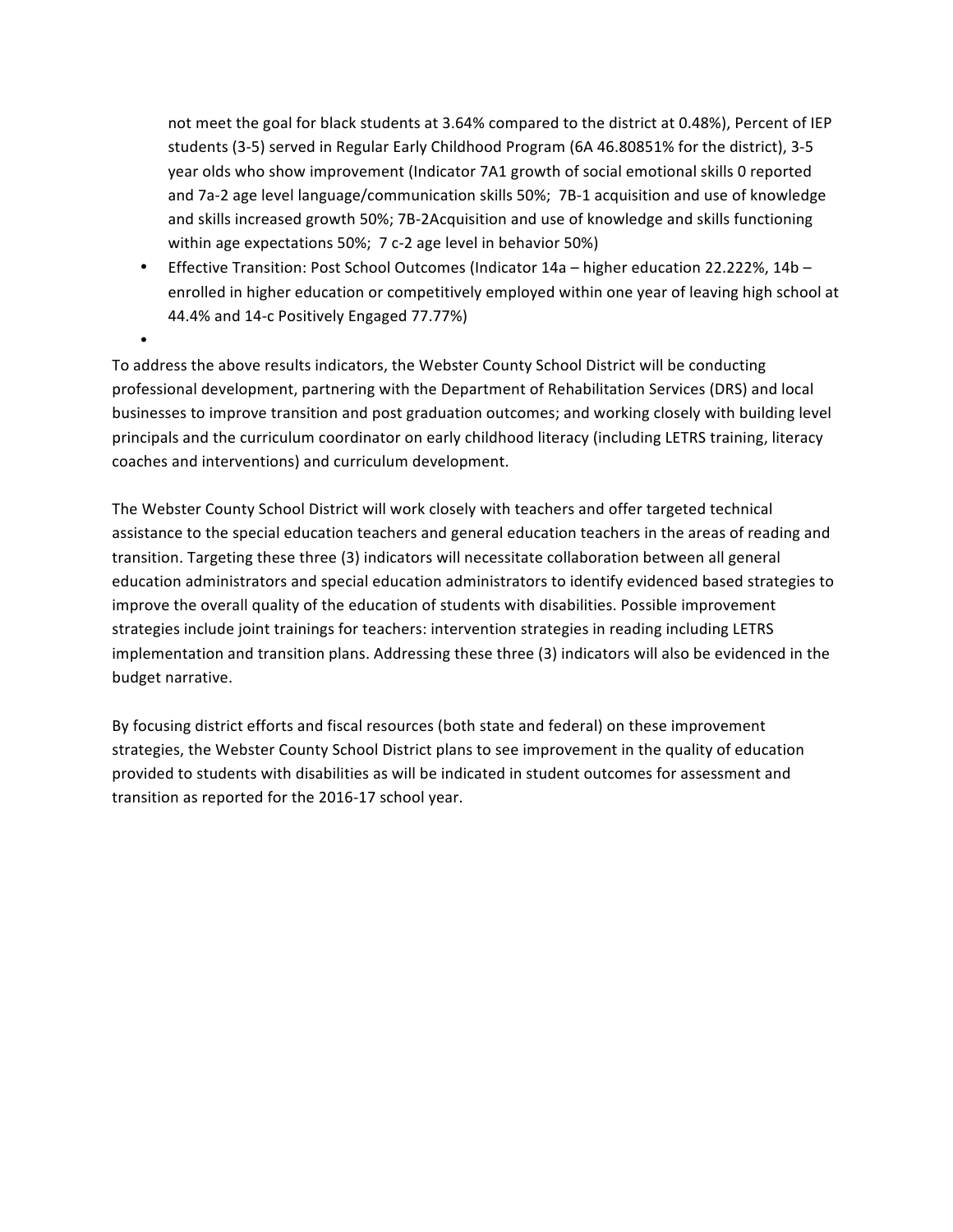# **SPP/APR District Performance Report**

### **FFY 2014 (School Year 2014-2015)**

### **7800 WEBSTER CO SCHOOL DIST**



There are a total of 34 targets that represent each data point measured by the 14 Indicators described below in the Reference Tool. These targets and data points are used by the LEA and SEA to measure compliance and performance and analyzed as part of the LEA's Annual IDEA Part B Project Application.

**Not Applicable Targets** - targets for which the student population did not meet the required minimum size for statistical analysis or there were no data.

#### **SPP/APR Indicator Reference Tool**

- **1. Graduation** Percent of youth with IEPs graduating with regular diploma
- **2. Dropout** Percent of youth with IEPs dropping out
- **3. Statewide Assessment** Participation and performance
	- A. Met Annual Measurable Objective (AMO) District Met AMO for disability subgroup
	- B. Participation Participation rate for students with IEPs
	- C. Performance Proficiency for students with IEPs
- **4. Suspension/Expulsion** Suspension/Expulsion rates
	- A. District has a significant discrepancy in the rate of suspensions/expulsions greater than 10 days for children with IEPs (Special education rate no more than 2% above regular education rate)
	- B. (a.) District has a significant discrepancy by race or ethnicity in the rate of suspensions/expulsions greater than 10 days for children with IEPs and
		- (b.) Policies, procedures, or practices that contribute to the significant discrepancy and do not comply with requirements relating to the development and implementation of IEPs, the use of positive behavioral interventions and supports, and procedural safeguards
- **5. Least Restrictive Environment (LRE) Placement** Percent of age 6-21 children removed from regular class;
	- served in public/private separate schools; residential; homebound; hospital
		- A. Inside the regular class 80% or more of the day
		- B. Inside the regular class less than 40% of the day
		- C. In separate schools, residential facilities, or homebound/hospital placements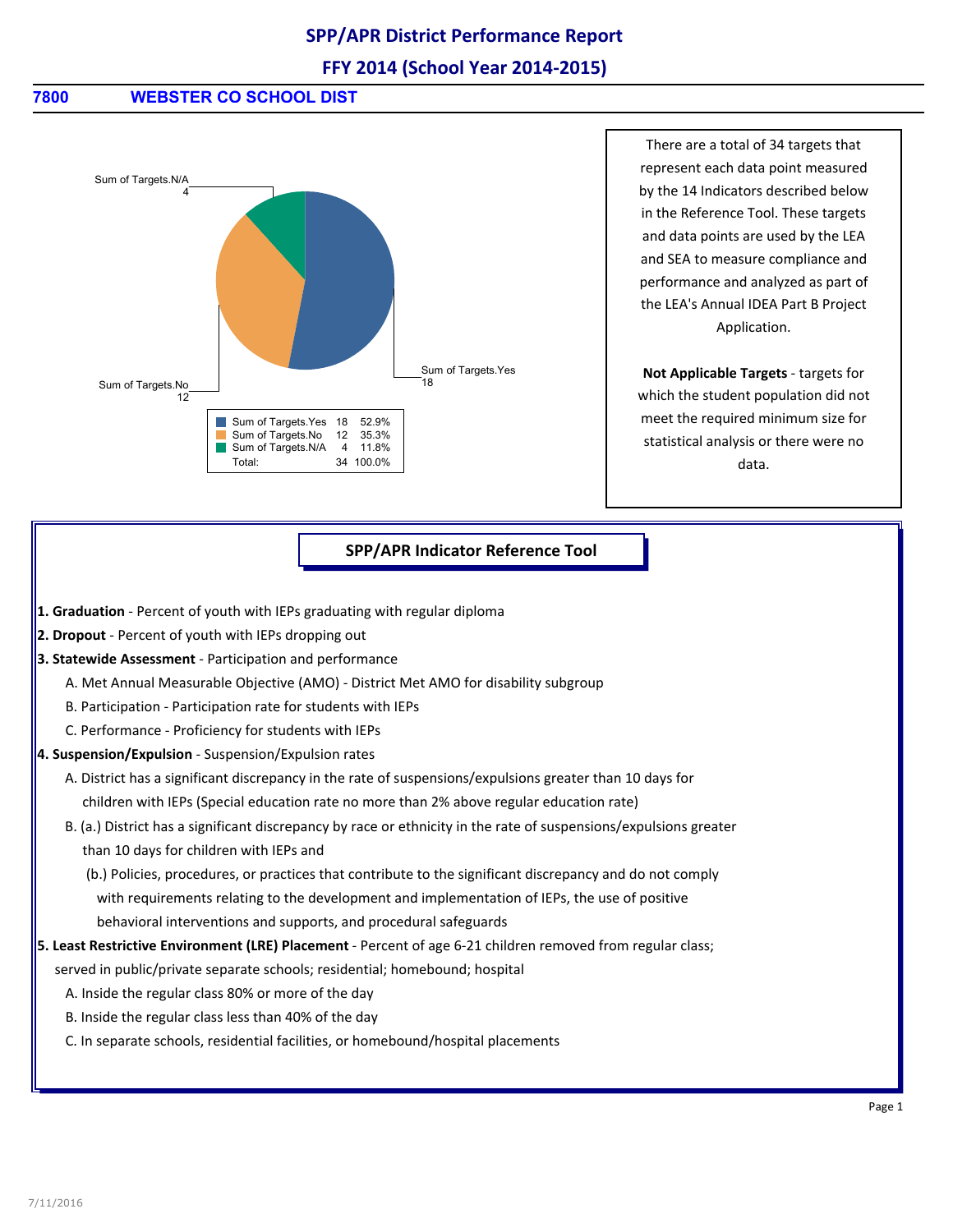# **SPP/APR District Performance Report**

**FFY 2014 (School Year 2014-2015)**

### **7800 WEBSTER CO SCHOOL DIST**

**SPP/APR Indicator Reference Tool**

**6. Preschool Settings** - Percent of preschool children with IEPs in settings with typically developing peers A. Regular early childhood program and receiving the majority of special education and related services in the regular early childhood program

B. Separate special education class, separate school or residential facility

**7. Preschool Skills** - Percent of preschool children with improvement in three Outcome Areas: (A) positive social-emotional skills; (B) acquisition and use of knowledge and skills; and (C) use of appropriate behaviors (Battelle Developmental Inventory)

Summary Statement 1 (SS1): Of those preschool children who entered or exited the preschool program below age expectations in the Outcome Area, the percent who substantially increased their rate of growth by the time they turned 6 years of age or exited the program

Summary Statement 2 (SS2): The percent of preschool children who were functioning within age expectations in the Outcome Area by the time they turned 6 years of age or exited the program

- **8. Parent Involvement**  Percent of parents with child receiving SPED services who report schools facilitated parent involvement
- **9. Disproportionate Representation in Special Education** Percent of districts with disproportionality due to inappropriate identification
- **10. Disproportionate Representation in Specific Disability Categories** Percent of districts with racial and ethnic disproportionality in specific disability categories as a result of inappropriate identification
- **11. Child Find** Percent of children determined eligible within 60 days
- **12. Part C to B Transition** Percent of children with IEP by 3rd birthday (Timely evaluations to ensure students being served in Part C First Steps have an IEP on or before their 3rd birthday)
- **13. Secondary Transition with IEP Goals** Percent of youth age 16+ with IEP with measurable, annual IEP goals and transition services (Verified by on-site visits)
- **14. Secondary Transition/Post-School Outcomes**-Competitive Employment, Enrolled in School Percent of youth who had IEPs; are no longer in secondary school; and who have been employed, enrolled in postsecondary school, or both, within one year of leaving high school

A: Enrolled in higher education within one year of leaving high school

- B: Enrolled in higher education or competitively employed within one year of leaving high school
- C: Enrolled in higher education or in some other postsecondary education or training program; or

competitively employed or in some other employment within one year of leaving high school